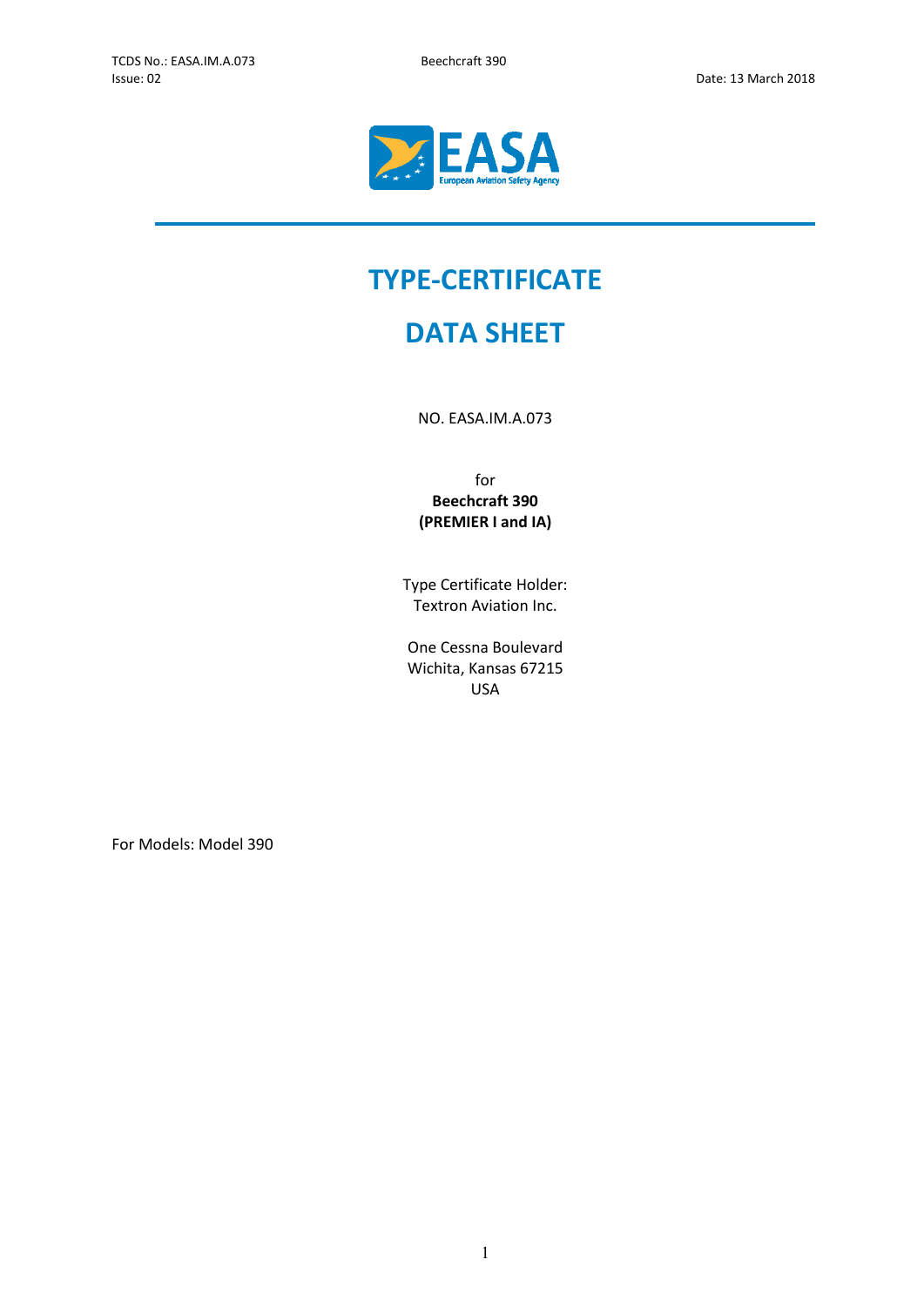### **CONTENT**

#### **SECTION 1: GENERAL Model 390 (Premier I / IA)**

- I. General
- II. Certification Basis<br>III. Technical Charact
- III. Technical Characteristics and Operational Limitations<br>IV. Operating and Service Instructions
- IV. Operating and Service Instructions<br>V. Notes
- **Notes**

#### **CHANGE RECORD**

- Issue 1 Initial issue
- Issue 2 Change of Type Certificate Holder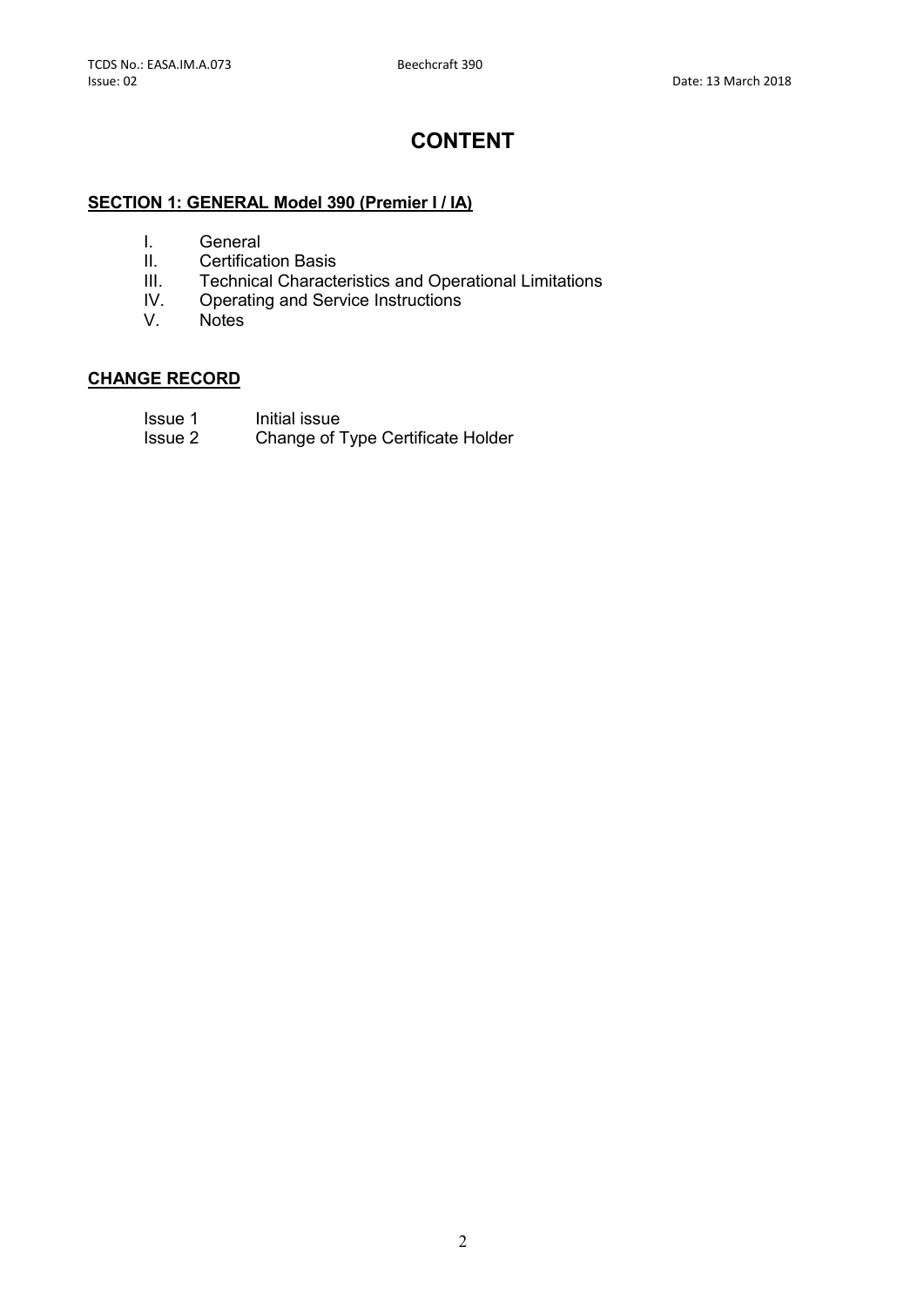#### **SECTION 1: GENERAL Model 390 (Premier I / IA) Type Design**

#### **I. General**

| Data Sheet No.: EASA IM A.073                                     | Issue 2                                                                                                                                                                                                                                                                                                                                                      |
|-------------------------------------------------------------------|--------------------------------------------------------------------------------------------------------------------------------------------------------------------------------------------------------------------------------------------------------------------------------------------------------------------------------------------------------------|
| 1. a) Model:<br>b) Variant:                                       | Model 390<br>N/A                                                                                                                                                                                                                                                                                                                                             |
| 2. Airworthiness Category:                                        | <b>JAR-23 Normal Category</b>                                                                                                                                                                                                                                                                                                                                |
| 3. Type Certificate Holder:                                       | <b>TEXTRON AVIATION INC.</b><br>One Cessna Boulevard<br>Wichita, Kansas 67277<br><b>USA</b>                                                                                                                                                                                                                                                                  |
| 4. Manufacturer:                                                  | <b>TEXTRON AVIATION INC.</b><br>One Cessna Boulevard<br>Wichita, Kansas 67277<br><b>USA</b>                                                                                                                                                                                                                                                                  |
| 5. LBA Certification Application Date:                            | 11 December 2000                                                                                                                                                                                                                                                                                                                                             |
| 6. FAA Type Certification Date:                                   | 23 March 2001                                                                                                                                                                                                                                                                                                                                                |
| 7. LBA Type Certification Date:                                   | 03 September 2001                                                                                                                                                                                                                                                                                                                                            |
| <b>II. Certification Basis</b>                                    |                                                                                                                                                                                                                                                                                                                                                              |
| 1. Reference Date for determining the:<br>Applicable requirements | 6 August 1996                                                                                                                                                                                                                                                                                                                                                |
| 2. (reserved)                                                     |                                                                                                                                                                                                                                                                                                                                                              |
| 3. (reserved)                                                     |                                                                                                                                                                                                                                                                                                                                                              |
| 4. Certification Basis:                                           | FAR 23, effective February 1, 1965, as amended by<br>Amendments 23-1 through 23-52.                                                                                                                                                                                                                                                                          |
|                                                                   | The EASA Aircraft Type Certification standard includes<br>that of FAA TCDS A00010WI, based on individual EU<br>member state acceptance or certification of this<br>standard prior to 28 September 2003, Other standards<br>conforming to TC/TCDS standards certificated by<br>individual EU member States prior to 28 September<br>2003 are also acceptable. |

Compliance with ice protection has been demonstrated in accordance with FAR 23.1419.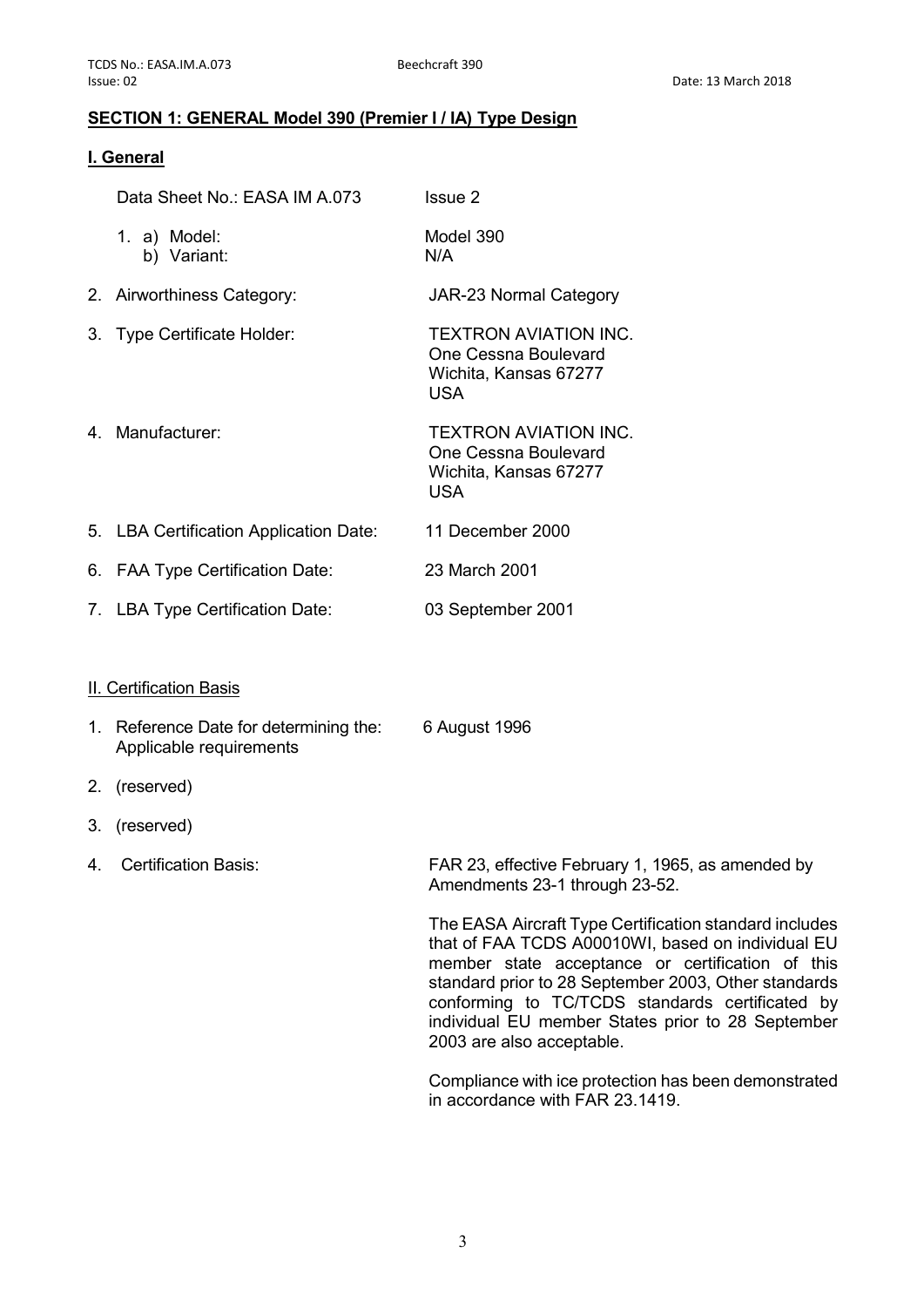5. Special Conditions: 23-096-SC and 23-096A-SC additional requirements for: Performance, stalling speed, takeoff speeds, takeoff performance, accelerate-stop distance, takeoff path, takeoff distance and takeoff run, takeoff flight path, climb, climb all engines operating, takeoff climb one engine inoperative, climb one engine inoperative, reference landing approach speed, landing distance, balked landing, longitudinal control, minimum control speed, control during landings, trim, stability, static longitudinal stability, demonstration of static longitudinal stability, static directional and lateral stability, dynamic stability, wings level stall, turning flight and accelerated turning stalls, stall warning vibration and buffeting, high speed characteristics, outof-trim characteristics, flutter, takeoff warning system, engine fire extinguishing system, fire extinguishing agents, extinguishing agent containers, fire extinguishing system materials, airspeed indicating system, static pressure system, operating limitations and information, airspeed limitations, minimum control speed, minimum flight crew, markings and placards, airspeed indicator, airplane flight manual and approved manual material, operating limitations, operating procedures, and performance information. Effects of Contamination on Natural Laminar Flow Airfoils.

23-122-SC-HIRF

6. Exemptions: No. 6558 for landing gear loads from §§ 23.25, 23.29, 23.235, 23.471, 23.473, 23.477, 23.479, 23.481, 23.483, 23.485, 23.493, 23.499, 23.723, 23.725, 23.726, 23.727, 23.959, 23.1583(c)(1) and (2), Appendix C23.1, Appendix D23.1 Compliance has been shown for the additional requirements as specified in the exemption and identified as paragraphs 1 through 25. Any change in type design must also show compliance with these additional requirements.

> No. 7190 partial exemption from the requirements of 23.181(b).

7. Equivalent Level of Safety Findings: No. ACE-99-11 § 23.853(a) for small parts that would not contribute significantly to the propagation of fire. The compensating feature for this equivalent level of safety was compliance with the vertical burn requirements of FAR 23, Appendix F for larger interior furnishings and panels.

> No. ACE-00-02 §§ 23.1305(a)(2), (a)(3), (c)(2), (c)(5) and 23.1549(a) through (c) as required by FAR 21.21(b) for direct reading digital only displays.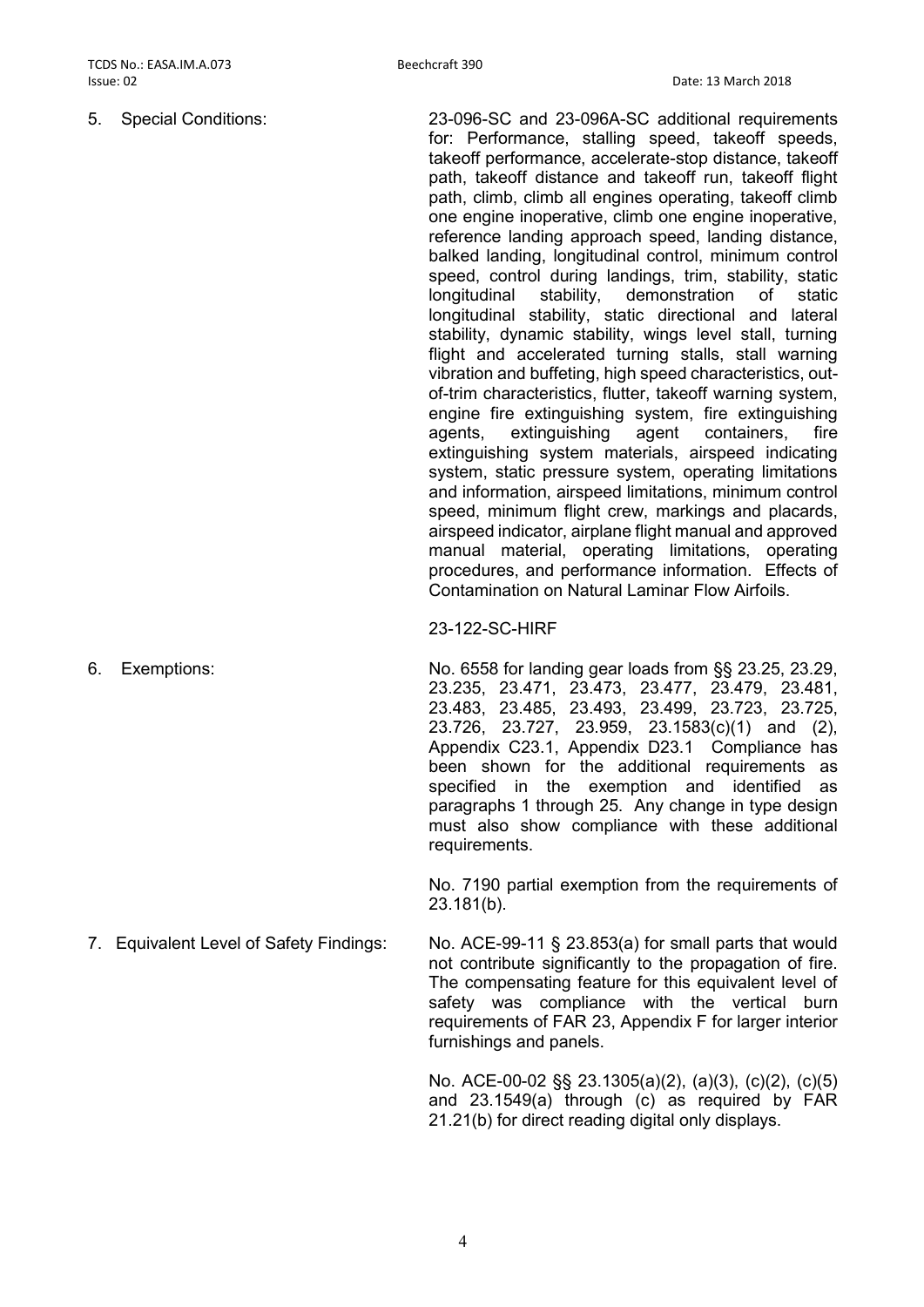No. ACE-05-04 to use 1-g stall speeds rather than traditional Vsmin stall speed as the reference datum for regulatory compliance.

9. EASA Environmental Standards: ICAO Annex 16, Volume I, Chapter 3 ICAO Annex 16, Volume II, Part II, Chapter 2

#### **III. Technical Characteristics and Operational Limitations**

|    | 1. Type Design Definition:                                     | Aircraft General Assembly, Model 390, Premier I,<br>Drawing No. 390-000000, Document No. DOC33674,<br>latest FAA approved revision.                                                                                                                                                                                                                            |  |
|----|----------------------------------------------------------------|----------------------------------------------------------------------------------------------------------------------------------------------------------------------------------------------------------------------------------------------------------------------------------------------------------------------------------------------------------------|--|
| 2. | Description:                                                   | Airplane with two aft mounted turbofan engines,<br>swept wings, retractical tricycle landing gear, T-tail                                                                                                                                                                                                                                                      |  |
| 3. | Equipment:                                                     | Equipment List according AFM, P/N 390-590001-<br>3A1, or later approved revision (see Note 1)                                                                                                                                                                                                                                                                  |  |
|    | 4. Dimensions:<br>Span<br>Length<br>Height<br><b>Wing Area</b> | 13.56 m (44 ft. 6 in.)<br>14.02 m (46 ft. 0 in.)<br>4.67 m (15 ft. 4 in.)<br>22.9 sq.m (247 sq. ft.)                                                                                                                                                                                                                                                           |  |
| 5. | Engines:                                                       | Two Williams-Rolls, Inc. International FJ-44-2A<br>Turbofan engines (TCDS IM.E.016)                                                                                                                                                                                                                                                                            |  |
|    | Engine Limits:                                                 | Static thrust at sea level:<br>Takeoff (5 minutes)*<br>1,043.26 kg (2,300 lbs)<br><b>Maximum Continuous</b><br>1,043.26 kg (2,300 lbs)                                                                                                                                                                                                                         |  |
|    |                                                                | Other engine limitations: referred to the engine TC                                                                                                                                                                                                                                                                                                            |  |
| 6. | (reserved)                                                     |                                                                                                                                                                                                                                                                                                                                                                |  |
| 7. | (reserved)                                                     |                                                                                                                                                                                                                                                                                                                                                                |  |
| 8. | Fluids                                                         |                                                                                                                                                                                                                                                                                                                                                                |  |
|    | 8.1<br>Fuel:                                                   | Commercial kerosene JET A, JET A-1, per ASTM-<br>D-1655, or JP-8 per MIL-T-83133 (Limited use Av-<br>gas 100LL per ASTM D910. Limited to 18,927.06<br>liters (5,000 gallons) per engine between major<br>periodic inspections. Operation is limited to 3,048 m<br>(10,000 feet) and below with the electric boost<br>pumps on per AFM procedures. (see Note 2) |  |
|    | 8.2.<br>Oil:                                                   | Mobil Jet II<br>MIL-L-23699<br>Mobil 254<br>MIL-L-23699<br>Exxon 2380 MIL-L-23699                                                                                                                                                                                                                                                                              |  |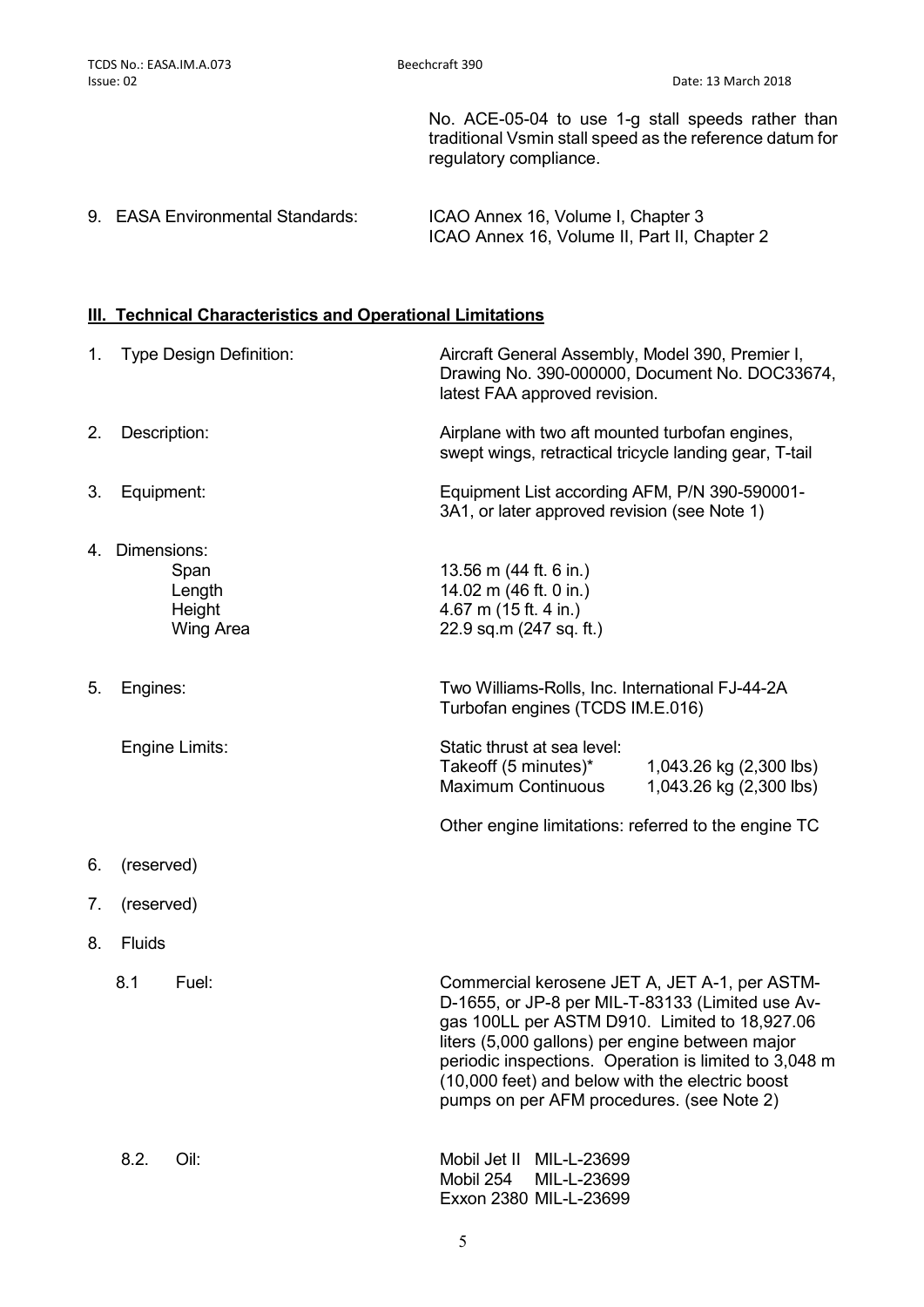Mixing of oils is permissible

8.3. Coolant: Not applicable.

- 9. Fuel capacities:
	- 9.1. Fuel

|                     | U.S. CAP.GAL.   | U.S. USABLE GAL. | ARM             |
|---------------------|-----------------|------------------|-----------------|
| <b>Gravity Fill</b> | 552.8 gallons   | 539 gallons      | 290.8 gallons   |
|                     | (2092.6 liters) | (2040.3 liters)  | (1100.8 liters) |
| Single Point        | 541.8 gallons   | 528 gallons      | 289.8 gallons   |
|                     | (2050.9 liters) | (1998.7 liters)  | (1097,0 liters) |

For aircraft serial numbers RB-75 and after, or prior aircraft that embody Kit No. 390-9200:

|                     | U.S. CAP.GAL.   | U.S. USABLE GAL. | ARM             |
|---------------------|-----------------|------------------|-----------------|
| <b>Gravity Fill</b> | 552.8 gallons   | 547.8            | 290.5           |
|                     | (2092.6 liters) | (2073.7 liters)  | (1099.7 liters) |
| Single Point        | 541.8 gallons   | 537.0            | 289.5           |
|                     | (2050.9 liters) | (2032.8 liters)  | (1095.9 liters) |

See Note 3. for data on unusable and undrainable fuel.

9.2 Oil: 2.5 Quarts usable per engine – ARM 390.5

See Note 4. for data on undrainable oil.

10. Airplane Limit Speeds (KCAS)

| <b>Maximum Operating</b>      | $V_{MO}$                 | 320                     |
|-------------------------------|--------------------------|-------------------------|
|                               | Sea Level to 27,600 feet |                         |
|                               | M <sub>MO</sub>          | .80                     |
|                               | above 27,600 feet        |                         |
| Manoeuvring                   | VO                       | 200                     |
| <b>Flaps Extended</b>         | $V_{FE}$                 | 170 (Flaps $30^\circ$ ) |
|                               |                          | 200* (Flaps 20°)        |
|                               |                          | 201** (Flaps 20°)       |
|                               |                          | (Flaps 10°)<br>200      |
| <b>Landing Gear Operating</b> | $V_{LO}$ (Extension)     | 200*                    |
|                               |                          | $201**$                 |
| <b>Landing Gear Extended</b>  | $V_{IF}$                 | 200*                    |
|                               |                          | $201**$                 |
| Minimum Control Air           | <b>V<sub>MCA</sub></b>   |                         |
|                               | Flaps Up                 | 102                     |
|                               | Flaps 10°                | 97                      |
|                               | Flaps 20°                | 93                      |

\*RB-4 thru RB-69 and aircraft not modified per kit 390-3203 \*\*RB-2, RB-3, RB-70 and after and aircraft modified per kit 390-3203

11. Maximum Operating Altitude 12,497 m (41,000 ft.)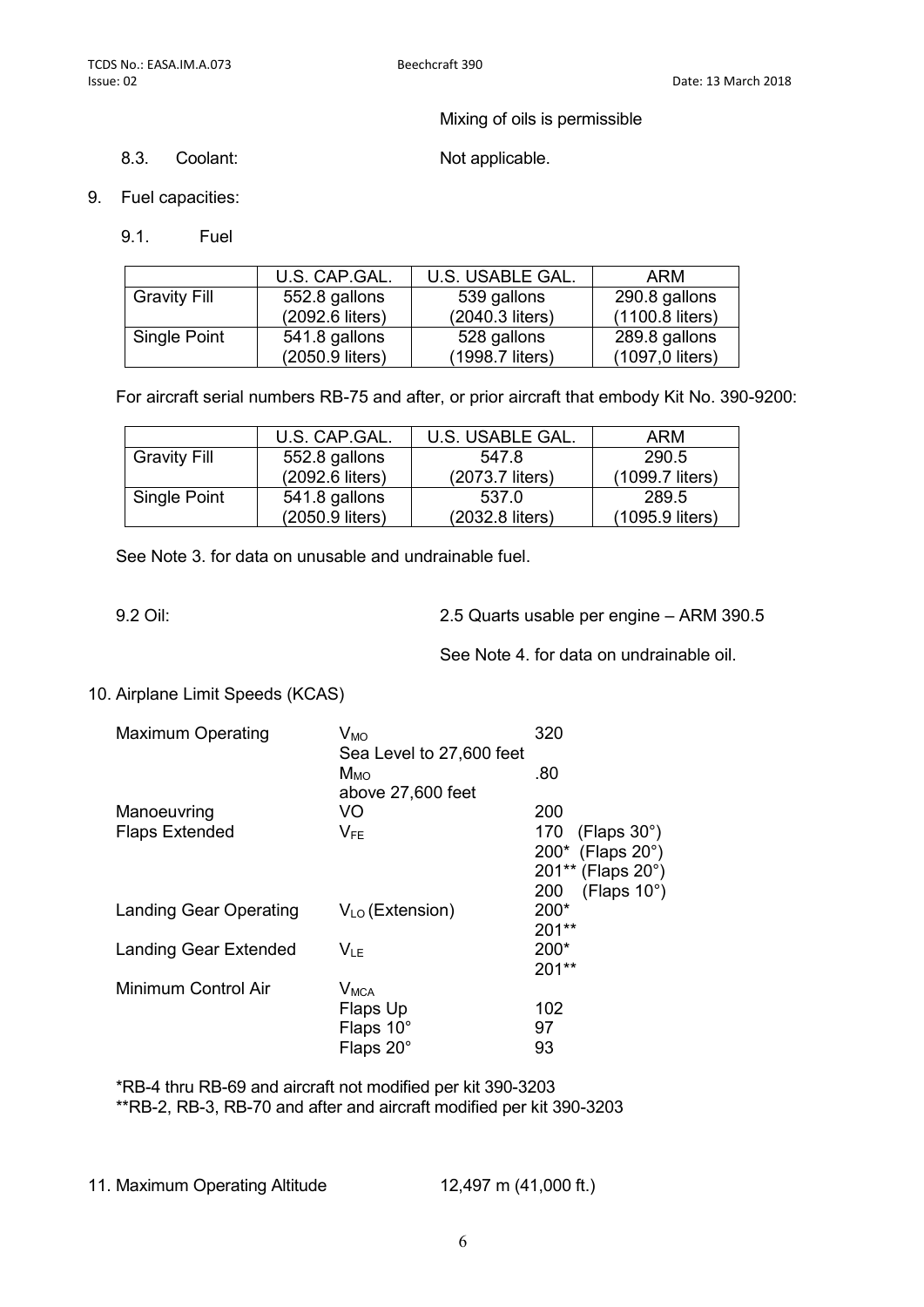| 12. Operational Capacity: | VFR Day and Night<br><b>IFR Day and Night</b><br><b>RVSM</b><br>Flight into known icing (See Limitations Section of EASA Approved<br>Airplane Flight Manual regarding RB-4 thru RB-14, RB-20 thru RB-<br>22, RB-24 thru RB-32 and RB-34 without Service Bulletin 57-3521<br>incorporated) |
|---------------------------|-------------------------------------------------------------------------------------------------------------------------------------------------------------------------------------------------------------------------------------------------------------------------------------------|
|                           |                                                                                                                                                                                                                                                                                           |

13 Maximum Certified Weights in kg (lbs)

| Max. Zero Fuel | Max. Ramp     | Max.          | Max.            |
|----------------|---------------|---------------|-----------------|
|                |               | Take-Off      | Landing         |
| 4,535.9 kg     | 5,711.1 kg    | 5,669.9 kg    | 5261.6 kg       |
| (10,000 lbs)   | (12,591 lbs.) | (12,500 lbs.) | $(11,600$ lbs.) |

#### 14. Centre of Gravity Range (Gear and Flaps Extended)

| Allowable Forward C.G. Up to 5,669.90 kg (12,500 lbs) | F.S. 294.37 |
|-------------------------------------------------------|-------------|
| Aft C.G. Up to 4,535.92 kg (10,000 lbs)               | F.S. 303.97 |
| Aft C.G. Up to 5,669.90 kg (12,500 lbs)               | F.S. 300.14 |
| Straight line variation between given points          |             |

15. Datum F.S. 0.00 is located .86 m (34.00 in.) forward of the nose of the aircraft.

- 16. (Reserved)
- 

17. Levelling means **Level is determined with a level gauge placed on the** cabin door floor longeron.

- 18. Minimum Flight Crew 1 (Pilot)
- 19. Maximum Passenger Seating Capacity 6 Passengers
- 20. (Reserved)
- 21. Baggage / Cargo Compartment

| Nose Baggage                 | 68.0 kg (150 lbs.) |
|------------------------------|--------------------|
| Aft Cabin Baggage            | 63.5 kg (140 lbs.) |
| Aft Fuselage Baggage—Forward | 90.7 kg (200 lbs.) |
| Aft Fuselage Baggage – Aft   | 90.7 kg (200 lbs.) |
|                              |                    |

22. Wheels and Tyres

Main Landing Gear (MLG) H22 x 8.25 x 10 Nose Landing Gear (NLG) 18 x 4.4

#### **IV Operation and Service Instructions**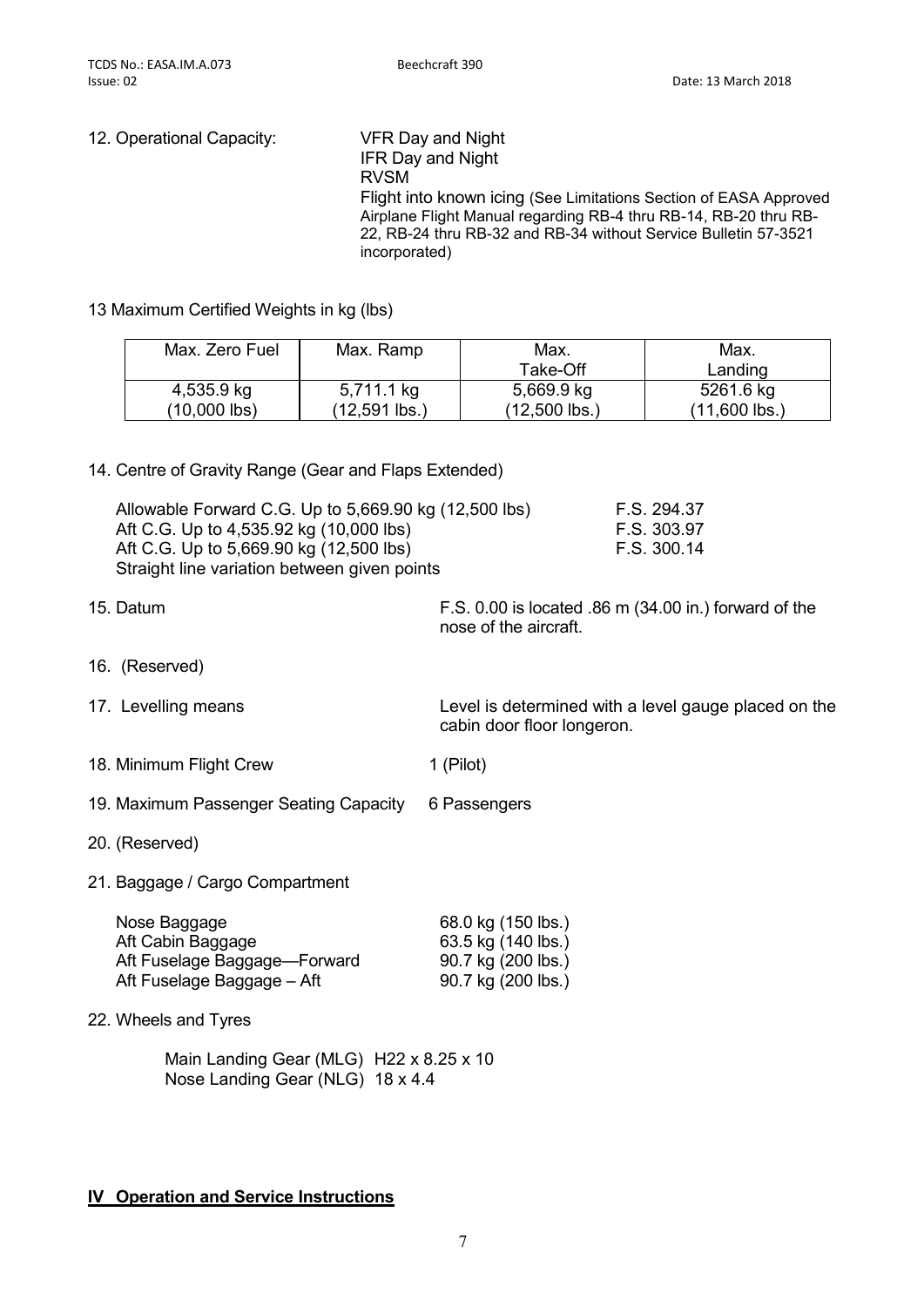Airplane Flight Manual (AFM) Model 390 FAA Approved Airplane Flight Manual, P/N 390-5900001-3A1, or later approved version.

Airplane Maintenance Manual Model 390 Maintenance Manual, P/N 390-590001-15 or later approved revision Chapter 4, "Airworthiness Limitations" for inspections, mandatory life information and other requirements for continued airworthiness may not be changed without the approval of EASA.

#### **V. Notes**

- 1. The basic required equipment as prescribed in applicable airworthiness regulations (see Certification Basis) must be installed in the aircraft for certification. (See Limitations Section of FAA Approved Airplane Flight Manual for Kinds of Operation Equipment List.)
- 2. Fuel:

Fuels not containing icing inhibitors must have MIL-I-27686 or MIL-I-85470 fuel system icing inhibitor added in amounts not less than 0.10% nor more than 0.15% by volume. Minimum fuel icing inhibitor content during refuelling is 0.10% by volume.

Dupont Stadis 450 anti-static additive or equivalent is permitted to bring fuel up to 300 conductive units, but not to exceed 1 part per million.

SOHIO Biobor JF biocide additive or equivalent is permitted at a concentration not to exceed 20 parts per million (270 ppm total additive) of elemental boron.

- 3. Cabin interior and seating configurations must be approved.
- 4. Current weight and balance data, loading information and a list of equipment included in empty weight must be provided for each airplane at the time of original certification.

(a) Basic empty weight includes unusable fuel of 47.7 kg (105.2 lbs) for gravity fill (5.7 kg (12.5 lbs) undrainable); 49.5 kg (109.2 lbs) for single point refuelling (7.5 kg (16.5 lbs) undrainable).

For aircraft serial numbers RB-75 and after, or prior aircraft that embody Kit No. 390-9200:

Basic empty weight includes unusable fuel of 20.6 kg (45.4 lbs) for gravity fill (6.5 kg (14.4 lbs) undrainable); 22.4 kg (49.4 lbs) for single point refuelling (18.4 lbs undrainable).

- (b) Basic empty weight includes engine oil of 7.8 kg (17.2 lbs).
- (c) Basic empty weight includes hydraulic fluid of 8.2 kg (18.1 lbs).
- 5. All placards required in the FAA approved Airplane Flight Manual P/N 390-590001-3A1 or later approved version must be installed in the appropriate location.
- 6. The Model 390 is approved for the single seating installation shown in the AFM. Removal, alteration or relocation of seats, restraint systems, cabinets or tables is subject to approval by EASA.
- 7. The Model 390 has been approved for Group Reduced Vertical Separation Minimum (RVSM) as described below:
	- (a) Serials RB-70 and after.
	- (b) Serials RB-2, RB-3, RB-46, RB-51, RB-60, RB-66 when modified by kit 390-3205.